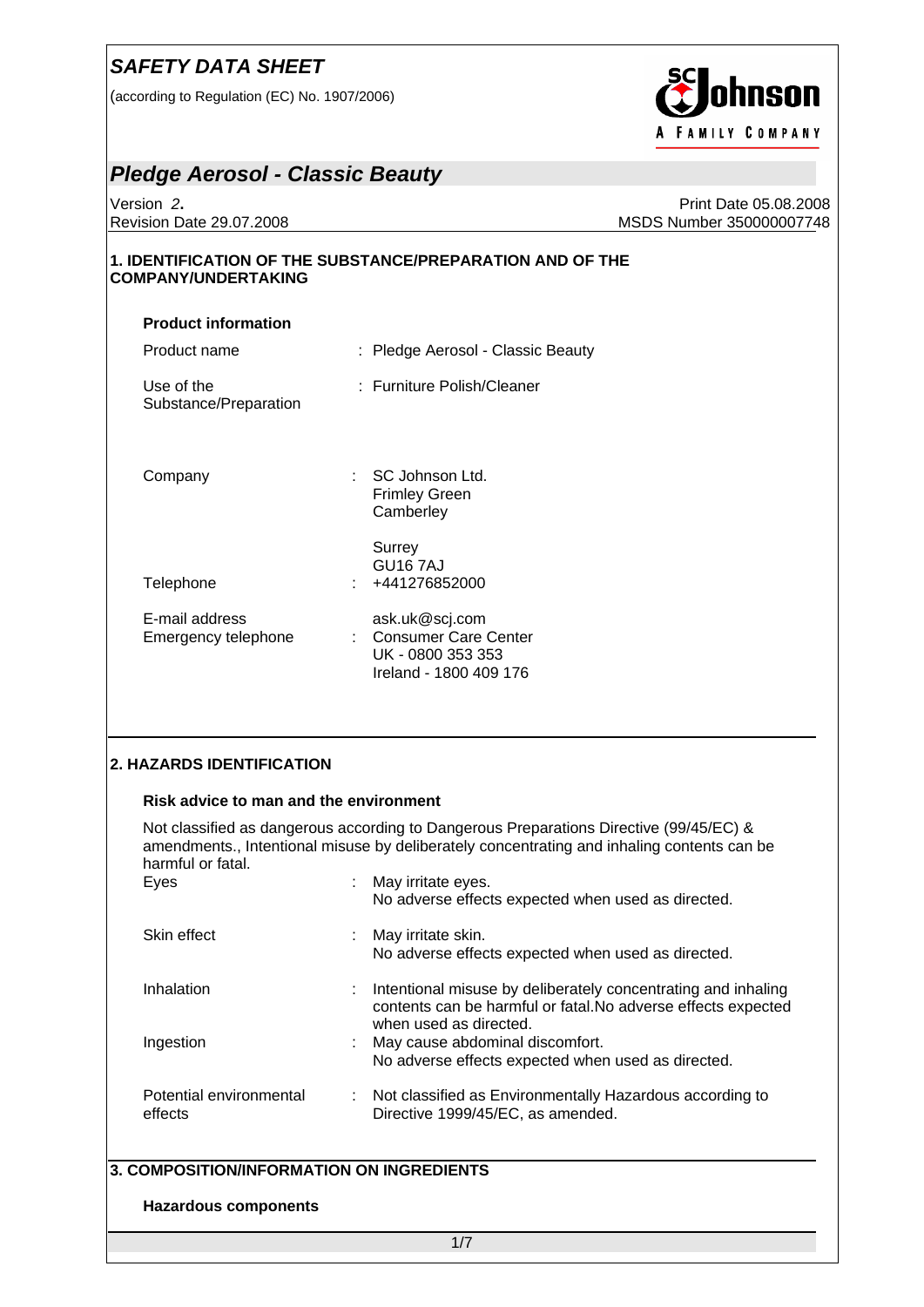(according to Regulation (EC) No. 1907/2006)



## *Pledge Aerosol - Classic Beauty*

Version *2***.** Print Date 05.08.2008 MSDS Number 350000007748

| <b>Chemical Name</b>                              | CAS-No.                                            | Symbol(<br>s) | R-phrase(s)                                                                                                                                                             | Weight %                                                       |  |  |
|---------------------------------------------------|----------------------------------------------------|---------------|-------------------------------------------------------------------------------------------------------------------------------------------------------------------------|----------------------------------------------------------------|--|--|
| Naphtha (petroleum),<br>drotreated heavy          | 64742-48-9                                         | Xn            | R10R65R66R67                                                                                                                                                            | $>= 10.00 - < 15.00$                                           |  |  |
| <b>4. FIRST AID MEASURES</b>                      |                                                    |               |                                                                                                                                                                         |                                                                |  |  |
| Inhalation                                        | Move to fresh air.                                 |               | If breathing is affected, get medical attention.                                                                                                                        |                                                                |  |  |
| Skin contact                                      | Rinse with plenty of water.                        |               | Get medical attention if irritation develops and persists.                                                                                                              |                                                                |  |  |
| Eye contact                                       | Rinse with plenty of water.                        |               | Get medical attention if irritation develops and persists.                                                                                                              |                                                                |  |  |
| Ingestion                                         | Do NOT induce vomiting.<br>Rinse mouth with water. |               | If symptoms persist, call a physician.                                                                                                                                  |                                                                |  |  |
| <b>5. FIRE-FIGHTING MEASURES</b>                  |                                                    |               |                                                                                                                                                                         |                                                                |  |  |
| Suitable extinguishing<br>media                   |                                                    |               | Use extinguishing measures that are appropriate to local<br>circumstances and the surrounding environment.                                                              |                                                                |  |  |
| Specific hazards during fire<br>fighting          | ÷.<br>health.<br>Heating may cause an explosion.   |               | Exposure to decomposition products may be a hazard to<br>In case of fire and/or explosion do not breathe fumes.                                                         |                                                                |  |  |
| Special protective<br>equipment for fire-fighters |                                                    |               | Wear suitable protective clothing and gloves.<br>Refer to current EN or National standard as appropriate.                                                               | In the event of fire, wear self-contained breathing apparatus. |  |  |
| <b>6. ACCIDENTAL RELEASE MEASURES</b>             |                                                    |               |                                                                                                                                                                         |                                                                |  |  |
| Personal precautions                              | Remove all sources of ignition.                    |               | Use personal protective equipment.                                                                                                                                      |                                                                |  |  |
| Environmental precautions                         | contamination.                                     |               | Use appropriate containment to avoid environmental<br>Outside of normal use, avoid release to the environment.                                                          |                                                                |  |  |
| Methods for cleaning up                           | If damage occurs to aerosol can:                   |               | Contain spillage, and then collect with non-combustible<br>absorbent material, (e.g. sand, earth, diatomaceous earth,<br>local / national regulations (see section 13). | vermiculite) and place in container for disposal according to  |  |  |
|                                                   |                                                    | 2/7           |                                                                                                                                                                         |                                                                |  |  |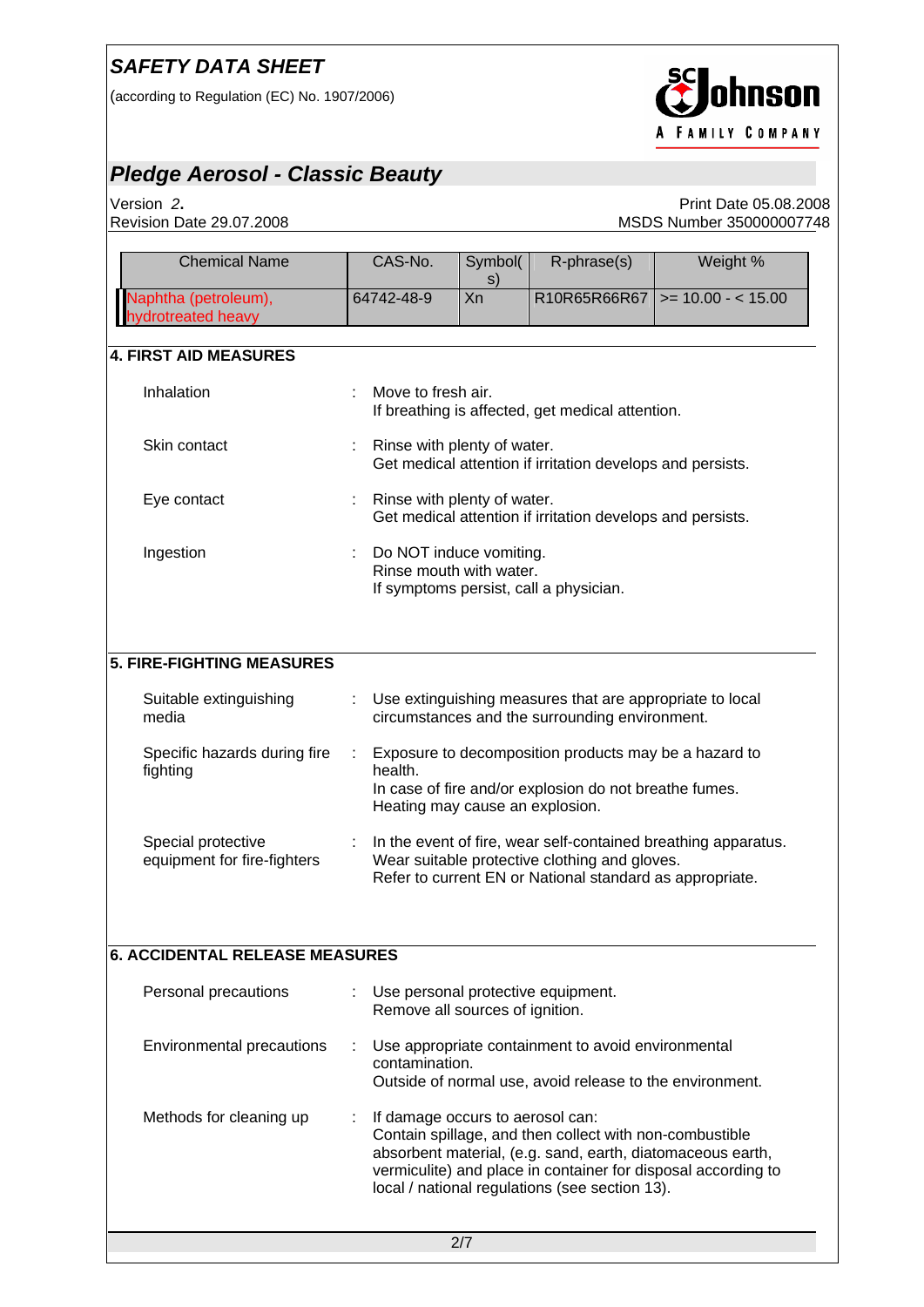(according to Regulation (EC) No. 1907/2006)



## *Pledge Aerosol - Classic Beauty*

Version *2***.** Print Date 05.08.2008 MSDS Number 350000007748

| <b>Handling</b>                                                                                 |                                                                                                                                                                                                                                                                  |
|-------------------------------------------------------------------------------------------------|------------------------------------------------------------------------------------------------------------------------------------------------------------------------------------------------------------------------------------------------------------------|
| Advice on safe handling                                                                         | Do not breathe vapours or spray mist.<br>For personal protection see section 8.<br>Do not puncture.                                                                                                                                                              |
|                                                                                                 | Do not use in areas without adequate ventilation.                                                                                                                                                                                                                |
| Advice on protection<br>against fire and explosion                                              | Do not spray on a naked flame or any other incandescent<br>material.                                                                                                                                                                                             |
|                                                                                                 | Keep away from heat and sources of ignition.                                                                                                                                                                                                                     |
| <b>Storage</b>                                                                                  |                                                                                                                                                                                                                                                                  |
| Storage conditions                                                                              | BEWARE: Aerosol is pressurized. Keep away from direct sun<br>exposure and temperatures over 50°C. Do not open by force or<br>throw into fire even after use. Do not spray on flames or red-<br>hot objects.<br>No smoking.<br>Keep out of the reach of children. |
| Storage stability                                                                               | No decomposition if stored and applied as directed.                                                                                                                                                                                                              |
| 8. EXPOSURE CONTROLS/PERSONAL PROTECTION<br><b>Components with workplace control parameters</b> | Contains no substances with occupational exposure limit values.                                                                                                                                                                                                  |
|                                                                                                 |                                                                                                                                                                                                                                                                  |
| Personal protective equipment                                                                   |                                                                                                                                                                                                                                                                  |
| Hand protection                                                                                 | Wear suitable gloves.<br>The selected protective gloves have to satisfy the<br>specifications of EU Directive 89/689/EEC and the standard<br>EN 374 derived from it.<br>Before removing gloves clean them with soap and water.                                   |
| Eye protection                                                                                  | No special requirements.                                                                                                                                                                                                                                         |
| Skin and body protection                                                                        | Wash contaminated clothing before re-use.                                                                                                                                                                                                                        |
| Hygiene measures                                                                                | Handle in accordance with good industrial hygiene and safety<br>practice.                                                                                                                                                                                        |
|                                                                                                 | Wash hands before breaks and at the end of workday.                                                                                                                                                                                                              |
| 9. PHYSICAL AND CHEMICAL PROPERTIES                                                             |                                                                                                                                                                                                                                                                  |
| Appearance                                                                                      |                                                                                                                                                                                                                                                                  |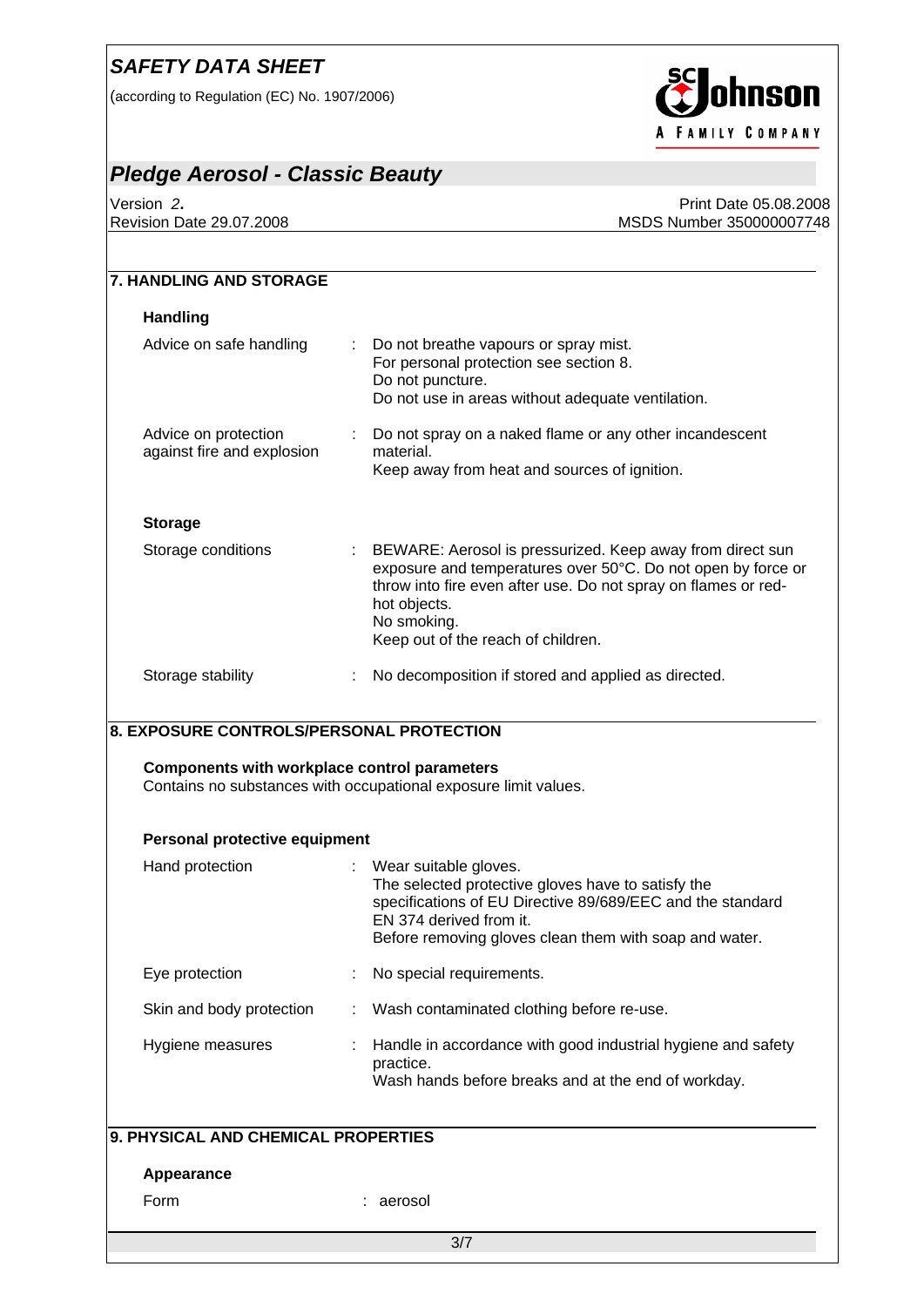(according to Regulation (EC) No. 1907/2006)



# *Pledge Aerosol - Classic Beauty*

| Version 2.<br>Revision Date 29.07.2008 | Print Date 05.08.2008<br>MSDS Number 350000007748       |
|----------------------------------------|---------------------------------------------------------|
|                                        |                                                         |
| Colour                                 | : off-white                                             |
| Odour                                  | : characteristic                                        |
| Safety data                            |                                                         |
| pH                                     | : not applicable                                        |
| Flash point                            | not applicable                                          |
| Vapour pressure                        | : no data available                                     |
| Density                                | $: 0.96$ g/cm3                                          |
| Water solubility                       | negligible                                              |
| Solubility in other solvents           | : soluble                                               |
| Viscosity, kinematic                   | : $ca.3,125 - 7,500$ mm2/s<br>at 20 $\degree$ C         |
| <b>10. STABILITY AND REACTIVITY</b>    |                                                         |
| Conditions to avoid                    |                                                         |
|                                        | Heat, flames and sparks.                                |
| Materials to avoid                     | : None.                                                 |
| Hazardous decomposition                | : Stable under normal conditions.                       |
| products<br>Hazardous reactions        | : None known.                                           |
| <b>11. TOXICOLOGICAL INFORMATION</b>   |                                                         |
|                                        |                                                         |
| Acute oral toxicity                    | LD50<br>estimated $> 2$ g/kg                            |
| Acute inhalation toxicity              |                                                         |
|                                        | No adverse effects expected when used as directed.      |
| Acute dermal toxicity                  | No adverse effects expected when used as directed.<br>t |
| <b>12. ECOLOGICAL INFORMATION</b>      |                                                         |
|                                        |                                                         |
| Further information on ecology         |                                                         |
|                                        | 4/7                                                     |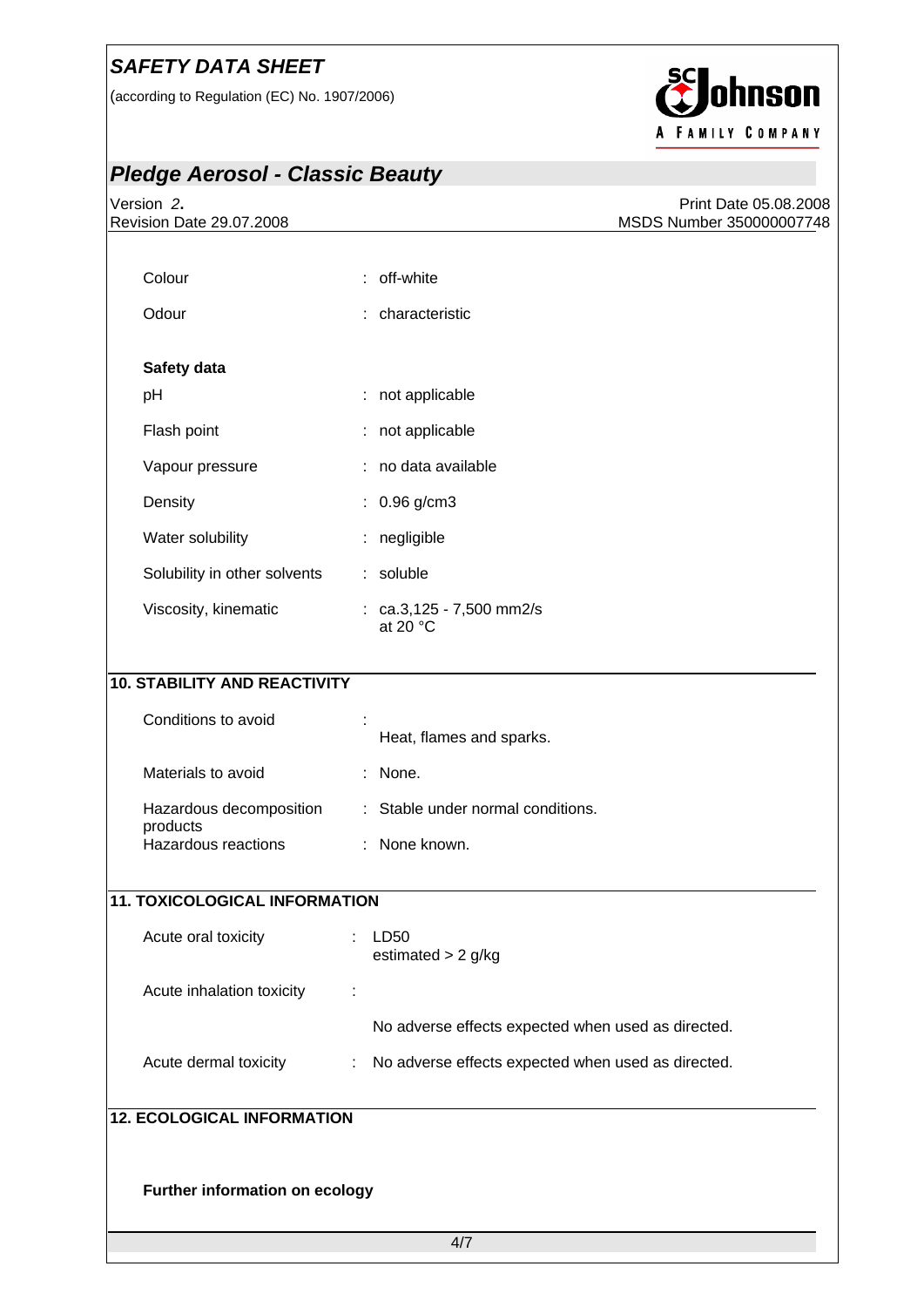(according to Regulation (EC) No. 1907/2006)



| Version 2.<br>Revision Date 29.07.2008                                                                                             | Print Date 05.08.2008<br>MSDS Number 350000007748                                                                                                                                                                                                                              |  |  |
|------------------------------------------------------------------------------------------------------------------------------------|--------------------------------------------------------------------------------------------------------------------------------------------------------------------------------------------------------------------------------------------------------------------------------|--|--|
| Additional ecological<br>information                                                                                               | This preparation is Not Classified as Environmentally<br>÷<br>Hazardous according to Directive 1999/45/EC, as amended.                                                                                                                                                         |  |  |
| <b>13. DISPOSAL CONSIDERATIONS</b>                                                                                                 |                                                                                                                                                                                                                                                                                |  |  |
| Product                                                                                                                            | Do not dispose of waste into sewer.<br>Do not contaminate ponds, waterways or ditches with chemical<br>or used container.<br>Disposal should be in accordance with local, state or national<br>legislation.<br>Please recycle empty packaging.                                 |  |  |
| Contaminated packaging                                                                                                             | Do not re-use empty containers.                                                                                                                                                                                                                                                |  |  |
| <b>14. TRANSPORT INFORMATION</b>                                                                                                   |                                                                                                                                                                                                                                                                                |  |  |
| <b>Land transport</b>                                                                                                              |                                                                                                                                                                                                                                                                                |  |  |
| ADR:<br><b>UN-Number</b><br>Class<br>ADR/RID-Labels<br>Packaging group<br>Proper shipping name<br>Derogation                       | 1950<br>$\mathbf{2}^{\prime}$<br>2.2<br>AEROSOLS, asphyxiant<br>Limited quantities derogation may be applicable to this product,<br>please check transport documents.                                                                                                          |  |  |
| Sea transport                                                                                                                      |                                                                                                                                                                                                                                                                                |  |  |
| IMDG:<br>UN-Number<br>Class<br>Packaging group<br>ADR/RID-Labels:<br>Proper shipping name<br>EmS<br>Marine pollutant<br>Derogation | 1950<br>2<br>2.2<br>AEROSOLS, asphyxiant<br>$F - D$ , $S - U$<br>Limited quantities derogation may be applicable to this product,<br>please check transport documents.                                                                                                         |  |  |
| Air transport                                                                                                                      |                                                                                                                                                                                                                                                                                |  |  |
| ICAO/IATA:                                                                                                                         |                                                                                                                                                                                                                                                                                |  |  |
| Derogation                                                                                                                         | SC Johnson typically does not ship products via air, therefore it has<br>not been determined if the product container meets current<br>IATA/ICAO package criteria. Refer to IATA/ICAO Dangerous Goods<br>Regulations for detailed instructions when shipping this item by air. |  |  |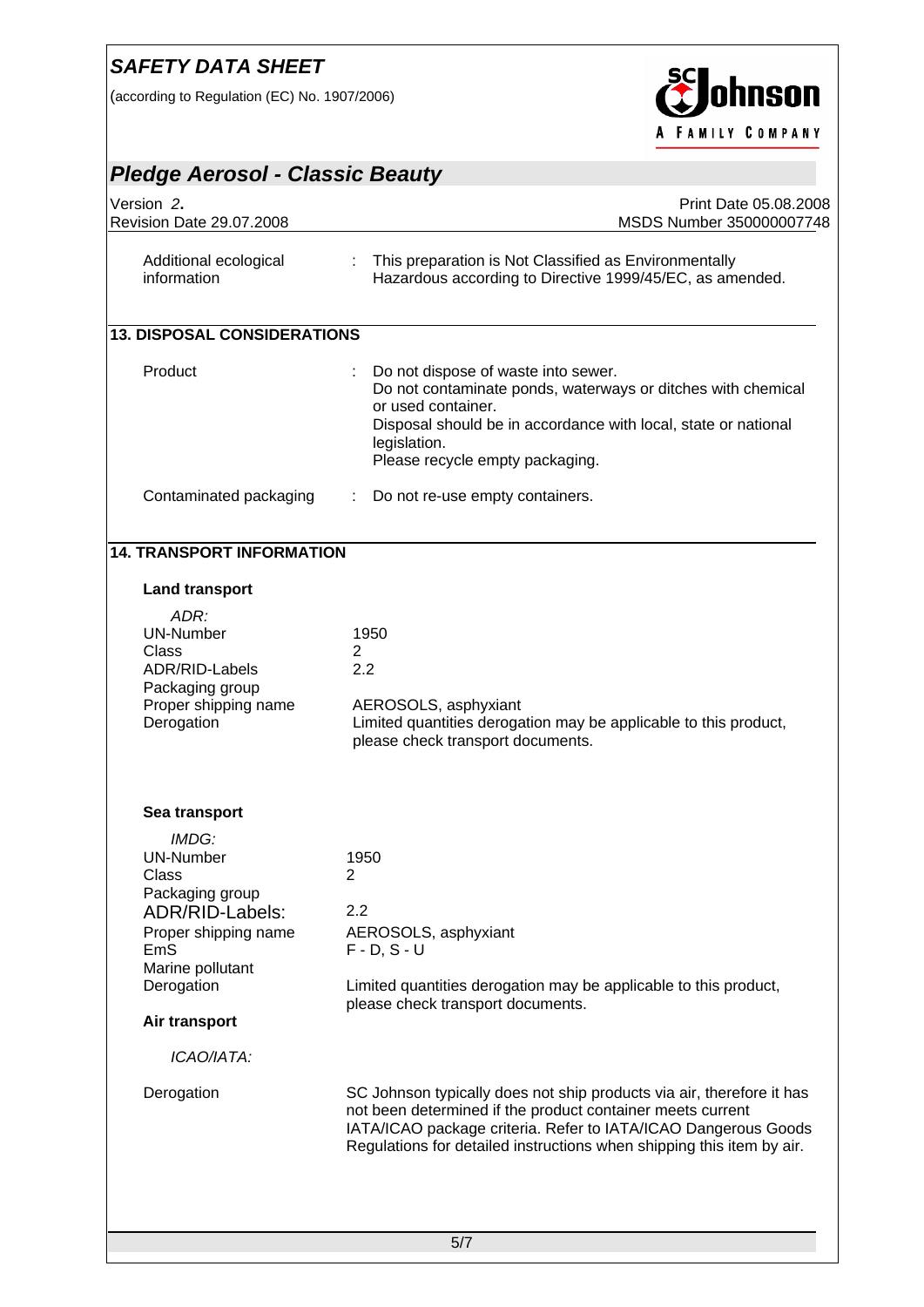(according to Regulation (EC) No. 1907/2006)



#### *Pledge Aerosol - Classic Beauty*

Version *2***.** Print Date 05.08.2008 Revision Date 29.07.2008 MSDS Number 350000007748

## **15. REGULATORY INFORMATION Labelling according to EC Directives**  S-phrase(s) : S 2 Keep out of the reach of children. S16 Keep away from sources of ignition - No smoking. S23 Do not breathe spray.<br>S51 Use only in well-ventila Use only in well-ventilated areas. Special labelling of certain preparations : 12% by mass of contents are flammable. Pressurized container. Protect from sunlight and do not expose to temperatures exceeding 50 °C. Do not pierce or burn, even after use. Do not spray on a naked flame or any incandescent material. : The product is classified and labelled in accordance with Directive 1999/45/EC. **Detergents regulations Contains**  < 5% non-ionic surfactants**,** > = 5% and < 15% aliphatic hydrocarbons**, ALSO CONTAINS**  perfume2-Bromo-2-nitropropane-1,3-diol Limonene Linalool

#### **16. OTHER INFORMATION**

#### **Further information**

Full text of R-phrases referred to under sections 2 and 3

| R <sub>10</sub> | Flammable.                                            |
|-----------------|-------------------------------------------------------|
| <b>R65</b>      | Harmful: may cause lung damage if swallowed.          |
| <b>R66</b>      | Repeated exposure may cause skin dryness or cracking. |
| <b>R67</b>      | Vapours may cause drowsiness and dizziness.           |